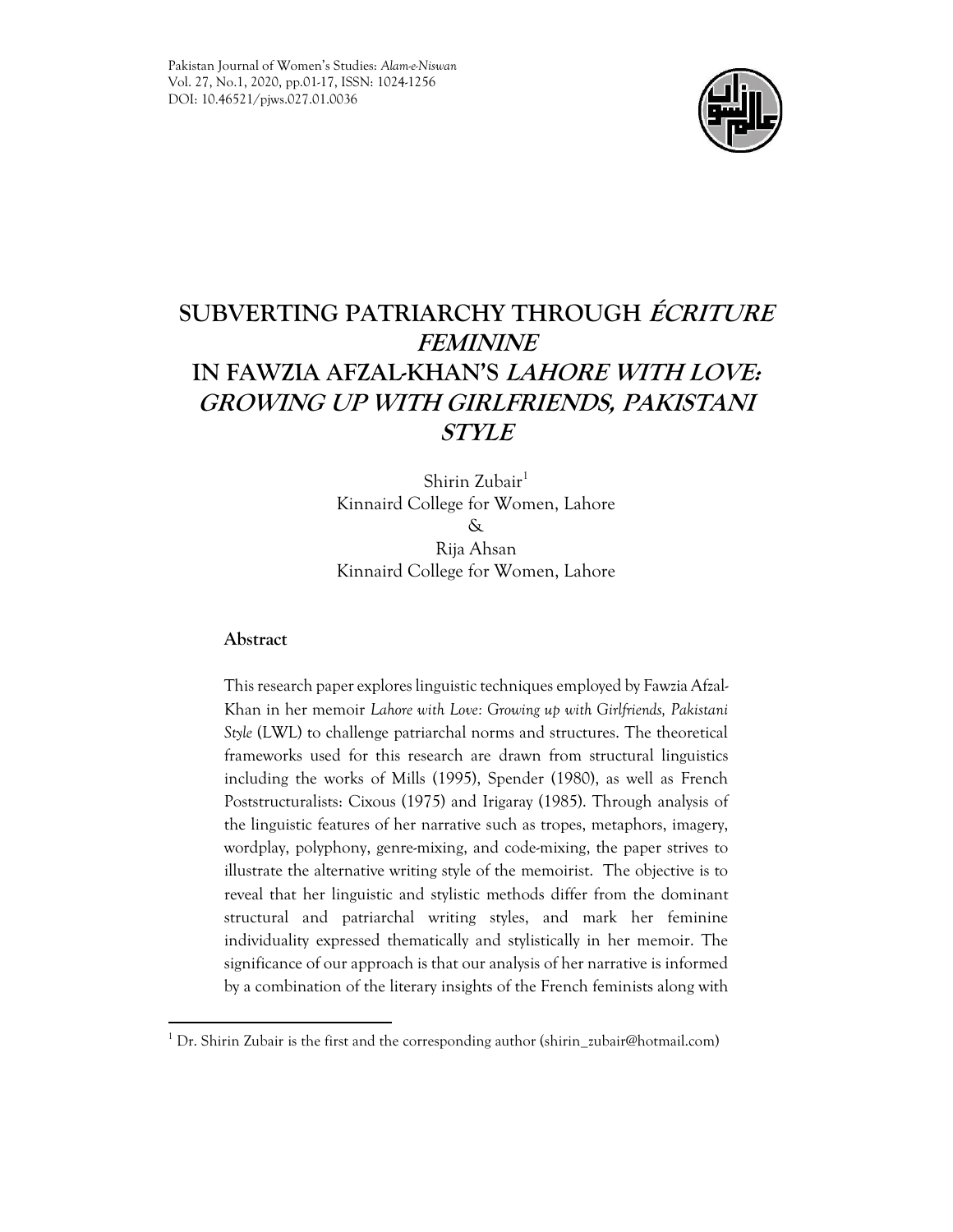the ideas gained from the discipline of feminist linguistics and feminist stylistics. We hope that this paper goes some way in filling the research gap in the domain of Pakistani women's memoir-writing: an emerging arena of literary studies which is ignored and dismissed both in its literary merit and political significance.

## **Keywords**

Structural Linguistics, patriarchy, poststructuralism, French feminists, Écriture feminine

## **Introduction**

Afzal-Khan (born 1958) is widely known in Pakistan for her articles, books on culture and theatre, and plays, but particularly for her remarkable memoir, *Lahore with Love: Growing up with Girlfriends, Pakistani Style.* The book provides parallel narratives of her personal life and the political journey of Pakistan, highlighting the patriarchal structure of Pakistani society, violence against women, and successive dictatorial military governments. Her memoir LWL is particularly distinguished due to its stylistic and linguistic innovation as Afzal-Khan employs various unusual techniques in it, breaking established patriarchally-structured linguistic patterns of writing. She explores new capacities of language by forming new words; creating puns on already existing words; using metaphors, figurative language, imagery, and an amalgamation of Urdu and English, thus enriching the repertoire of feminine and feminist writings by introducing an alternative style.

The aim of this paper is to highlight the ways in which Afzal-Khan deconstructs manmade language (Spender 1980) by coming up with an alternative feminine style or *'écriture feminine*' which is a term coined by Helene Cixous, in her article "The Laugh of the Medusa", literally meaning 'the female sentence' (Cixous, 1975). She discards classical stylistic patterns, which can be described as linear and strictly structured narratives, similar to what Aristotle describes in *Poetics* (1968) with regard to dramatic structure, as well as male writings in the form of a more formal and impersonal narrative style (Woolf, 1992). Afzal-Khan's style seems to be influenced by the feminist writings of Millet who discusses and criticizes male-centric writings in her book *Sexual Politics* by incorporating the examples of D.H. Lawrence, Henry Miller, and Norman Mailer whose works perpetuated and were influenced by the concept of patriarchy (Millett, 1970).

The 'female sentence' or 'écriture feminine', as opposed to a man-made, structuralist approach to language, is emphasized by the French feminists: Irigaray (1985) and Cixous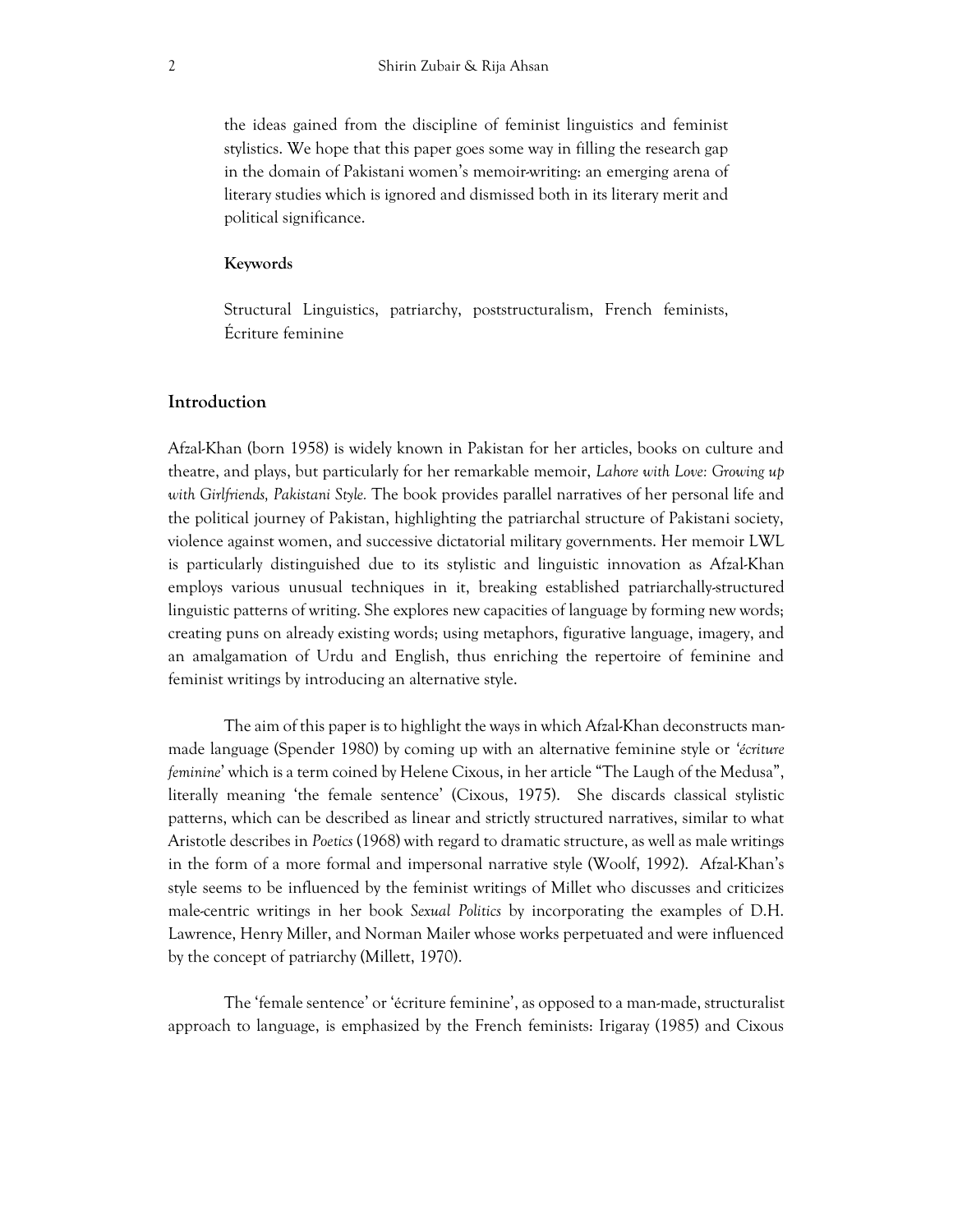(1975) in particular, and other feminist critics in general, and can be defined as writing of a "more elastic fiber than the old, capable of stretching to the extreme, of suspending the frailest particles, of enveloping the vaguest shapes" (Woolf, 1992). Afzal-Khan's memoir can be easily described as a classic example of this kind of writing as her narrative does not follow a linear progression: it is marked by flashbacks, poetic prose, mixing of genres and codes; wordplay at the graphic, morphological and phonological levels; a potpourri of innovative linguistic styles which combine to generate a non-linear, feminine narrative, what has been technically termed écriture feminine by the French feminists and the female sentence by Woolf. The significance of this approach to the study of the memoir is that it combines insights from structuralist as well as poststructuralist schools. We draw on feminist literary criticism of the poststructuralist French feminists, along with the insights gained from the works of structural linguists' work, to argue that she not only defies the structures of manmade language through her distinct feminine style but also endeavors to question and subvert patriarchal structures, thus showcasing her feminine-feminist individuality. The American feminist critic Showalter (2012) holds the view that the masculine sentence falls short when it comes to the description of feminine individuality and thought processes, and lacks the capacity to truly convey female emotions which in turn creates a need for women to produce their own individual writing style. She writes in her article "Towards a Feminist Poetics" for the need

to develop new models based on the study of female experience, rather than to adapt male models and theories" and emphasizes that "Gynocritics begins at a point when we free ourselves from the linear absolutes of male literary history, stop trying to fit women between the lines of the male tradition, and focus instead on the newly visible world of female culture (Showalter 2012, 3).

Afzal-Khan's writing style is an apt example of this kind of transcendence from the already existing patriarchal structures of language.

Man-made language and structures were first challenged by the Australian feminist critic Dale Spender in her groundbreaking book *Man-Made Language,* wherein she argued that "it could be said that out of nowhere we invented sexism, we created the arbitrary and approximate categories of male-as-norm and female as deviant" (Spender 1980, 96). If malecentric language is considered to be the norm, Afzal-Khan's linguistic techniques can be declared as a deviation from such phallocentric standards as she largely employs femalecentric metaphors and language that rebels against, reveals and questions existing social structures and narratives about women. Therefore, Spender's argument is crucially relevant in the analysis of innovative language use in Afzal-Khan's memoir. The remaining parts of this paper answer the following questions through citing illustrative examples from her memoir: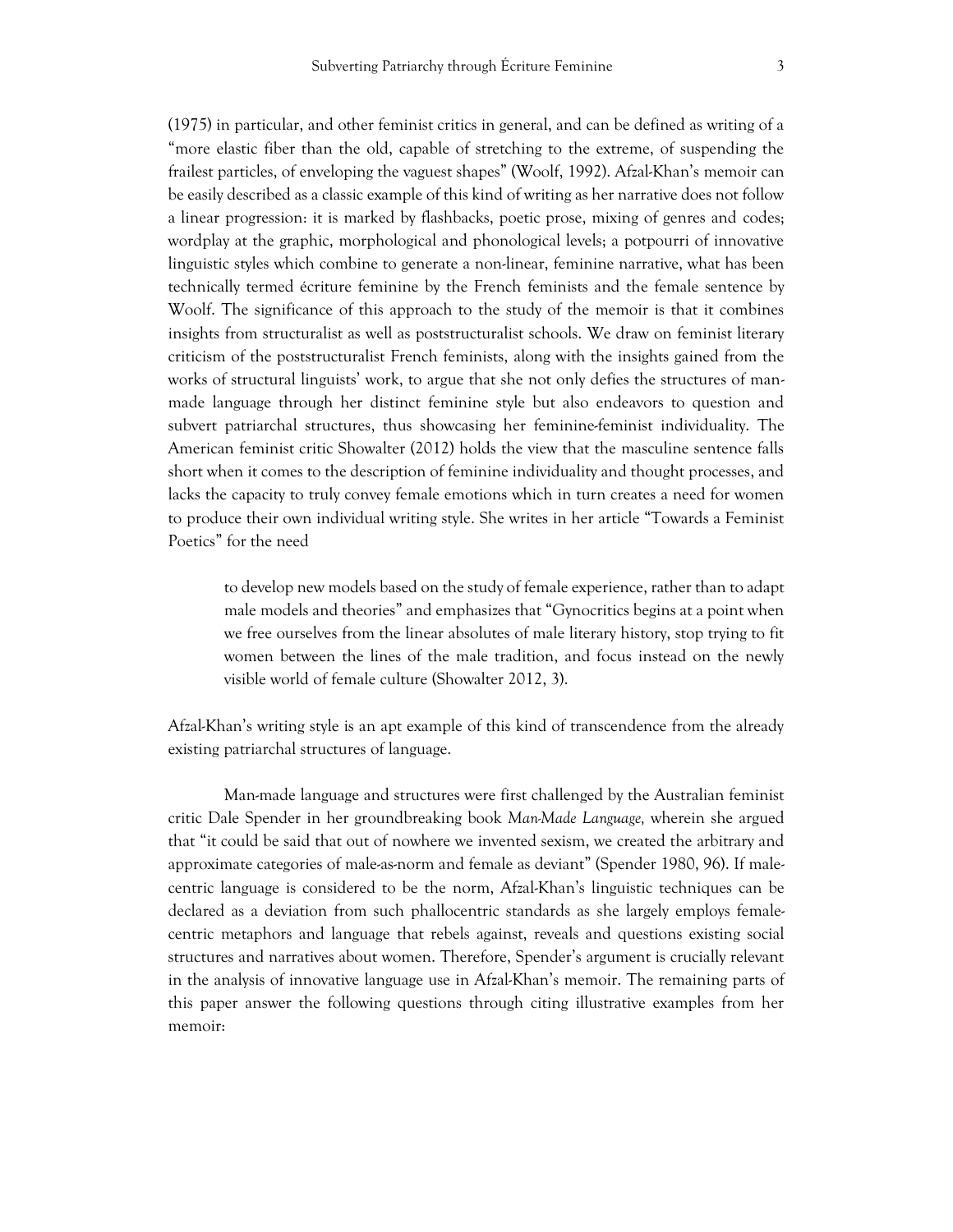How does Afzal-Khan's language challenge and deconstruct the existing manmade language structures?

What are the poststructuralist techniques employed by the author which highlight her stylistic innovation?

## **Theoretical Framework**

This paper draws on both schools of literary criticism, i.e. structuralist and poststructuralist, to argue and expound in what ways, Afzal-Khan transcends structuralist usages and approaches by destructuring man-made language in both content and form. Firstly, the views of structuralist feminists such as Spender, Mills and Showalter are discussed to highlight that structuralism is inherent in man-made language, which makes it patriarchal, and reduces its capacity to represent female experiences due to rigidity in both form (structures) and content (themes). Secondly and more importantly, our analysis heavily draws on poststructuralist feminism by quoting French feminists such as Cixous and Irigaray. The ideas of these critics are employed to support the argument that Afzal-Khan's narrative style is poststructuralist: she introduces innovative stylistic and linguistic techniques which transcend the dominant patriarchal writing style, itself strongly structuralist and marked by conformity in language and style, as well as rigid demarcation between genres. Furthermore, the paper argues that Afzal-Khan's memoir not only linguistically transcends traditional structures of narrative, but also contests them thematically and stylistically by mixing genres and bringing in tabooed subjects. Thus, both the form and content of the text are brought into discussion to bring home the idea that, in addition to deviations in terms of sentence structures and genres, the overarching theme that her narrative captures, is that of rebellion against patriarchy.

Another framework from linguistics used for this paper is based on feminist stylistics (Mills, 1995), which highlight how feminist concerns are linguistically woven into the text. Mills holds the view that feminine texts should necessarily reflect female individuality by crafting a female-centric stylistic pattern. In "The Gendered Sentence" (1995), she supports her argument by incorporating the ideas of French critics such as Luce Irigaray and Helene Cixous, who introduced the concept of 'Écriture Feminine' and hold the viewpoint that feminine literature is quintessentially different from masculine narrative (Mills, 1995). Irigaray specifically discusses the multilayered nature of female texts (1985), whereas Cixous emphasizes the physical capacities of women which should be celebrated through writing about them (2013). Along with the French feminists, the ideas of Virginia Woolf are also expounded by Mills as the former feminist critic describes how male writers use more formal and impersonal expression in writing which differs from that of women (1992).

The argument in this paper is also supported by Spender's ideas on feminist linguistics as she holds the view that language itself is a man-made entity which reflects the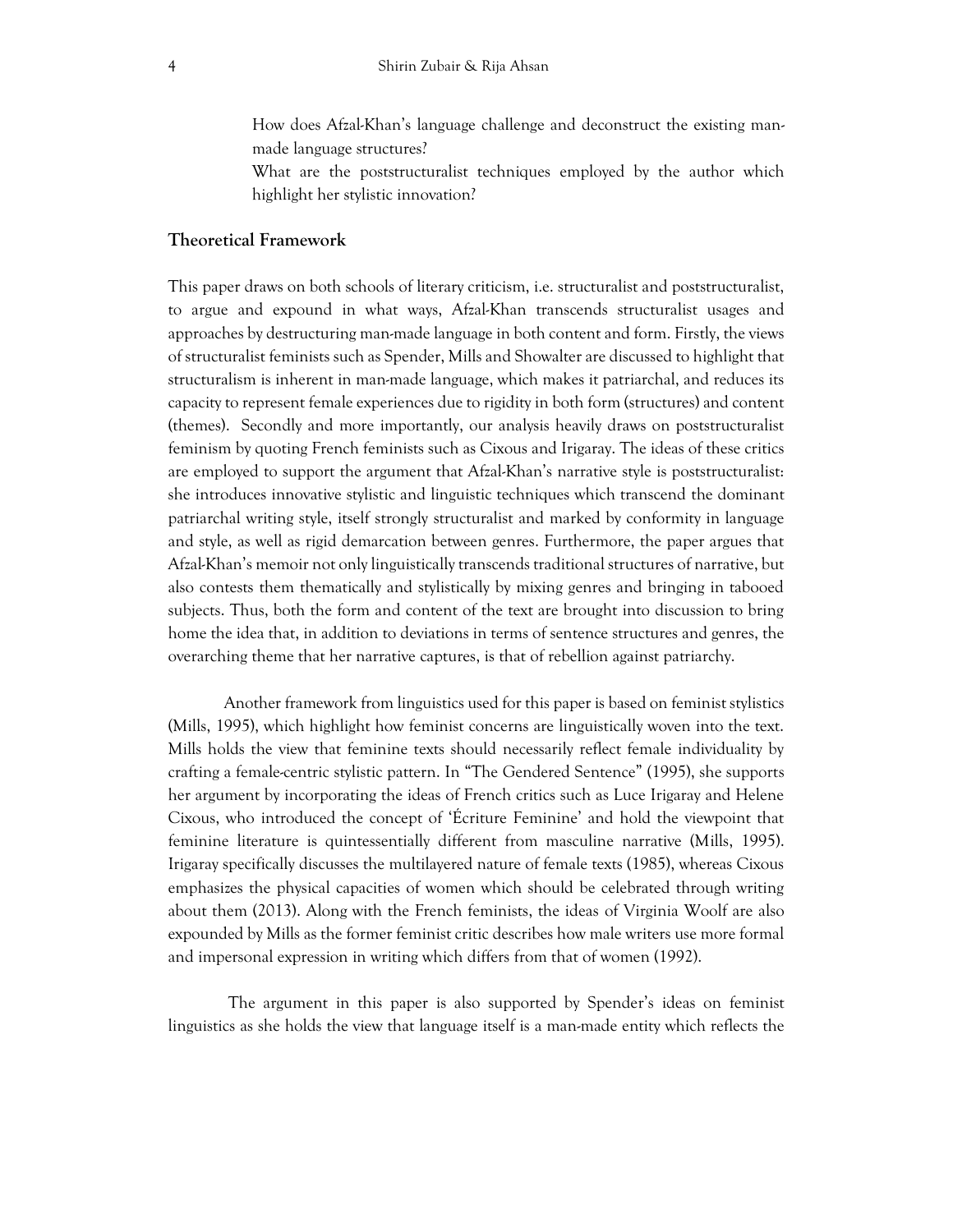'myth' of male superiority (1980). She also illustrates that language is not neutral; rather it shapes reality with hues of phallocentrism. She also brings forth the notion that the idea of male-as-norm is propagated through man-made language. Such views are highly compatible with Afzal-Khan's narrative as she challenges male-centric trends throughout her memoir. Showalter's ideas, propounded in "Towards a Feminist Poetics", are also drawn to support our argument. Showalter suggests that women's writings should be based on their own experiences and emotions instead of adapting male models and theories (Showalter, 2012). Afzal-Khan also constructs her narrative along a similar idea by molding language according to her own requirements and refusing to adapt existing male-centric models.

## **Imagery of Blood and Red Color**

Afzal-Khan's memoir can be analyzed in the light of Sara Mills' exploration of female "texts which are significantly different in terms of language from those of males" (1995, 65). Mills quotes Woolf in her article, stating that "for Woolf it is necessary that women craft their own type of language" which is the "female sentence" (1995, 66). The 'female sentence' in Afzal-Khan's memoir can be traced through the extensive use of metaphor and imagery associated with womanhood and her personal experiences, which give the text a distinct meaning and distinguished style. One of the extended metaphors in the book is 'blood' which is associated with the image of the color red, both having several personal, existential or socio-political connotations. For instance, she describes her childhood spent at the convent school describing the student's desire to be "beyond the red walls of the convent" (2010, 5). As the color red symbolizes passion, aggression or rage, it contrasts with the decorum and cloistered environment of the convent which suggests limit and balance. However, associating red color with the confinement of the convent also gives a sarcastic tone to the narrative as the author makes a tongue-in-cheek comment.

Similarly, blood, being red in color, is also used as a metaphor to connote passion and rage. For instance, the author's encounter with Bakri during a Spanish bullfight scene is filled by the zeal of both Bakri and the bull, controlled by a matador with the help of a red cloth during a bullfight. These underlying connotations are developed through the use of blood as a metaphor: "The bull writhes in misery, spurting blood and foam from its mouth, fixing her gaze on the lover's intent being" (2010, 98), which goes in accordance with Bakri's intense eyes on her "boring through [her] rib cage" (2010, 98). The passion of Bakri and the bull is juxtaposed on the basis of their similarity in losing themselves for the person in front of them: the matador in the case of the bull, and the author herself, in case of Bakri. Another similar connection between blood and the color red is drawn while describing her friend Madina's aggressive nature, suggested by mentioning the cherry trees at her house evoking color imagery, and describing her personality: "Madhu always did look as she had blood on her mind" (2010, 105).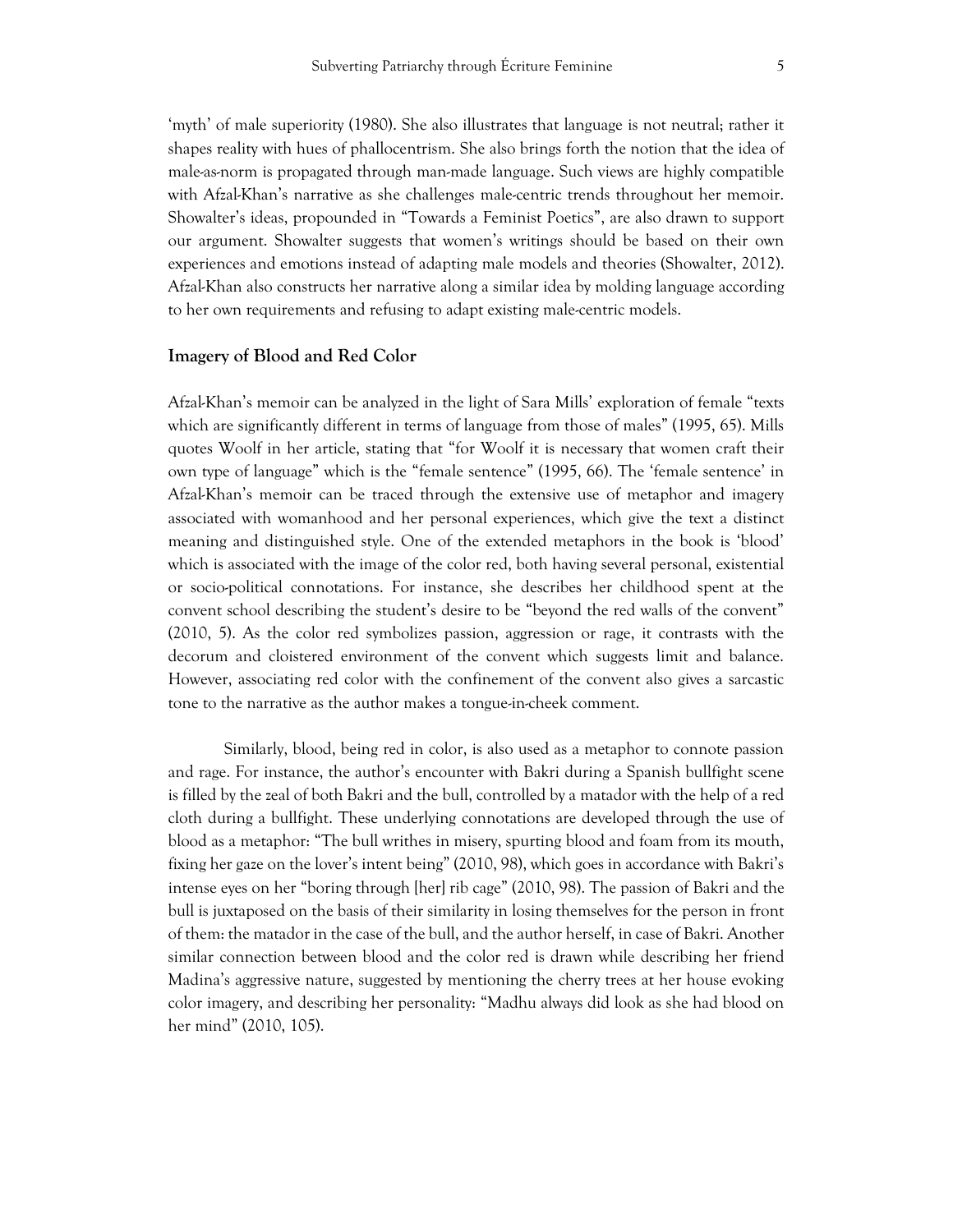The use of one image to generate various connotations marks Afzal-Khan's individualistic writing style. Carole Stone writes in the introduction of the book:

Blood as metaphor permeates Afzal-Khan's book. She learns about menstruation from Hajira, who is bleeding and in pain. This discovery is linked to other images of her country, notably the civil war that resulted in East Pakistan's becoming Bangladesh (2010, ii).

Analyzed from this stance, the image of blood serves as a symbol of both life and death. The reference to menstruation and "the soiling of [her] body that would lead to the pain of childbirth still to come" (2010, 31) suggests the phenomenon of procreation and extension of life. She describes her "fateful encounter with female blood, oozing out, uncontrollably, big dark clots plopping out of Hajira as she sits on [her] pink girlie pottie" (2010, 31). The given statement contains quite a concrete visual imagery of blood through the mention of big dark clots as well as auditory images in the form of plopping sound. The incorporation of this particular incident in the memoir can be analyzed in the light of the views of Cixous who strongly believes that women should write about their own selves and physical capacities to assert their individuality as they possess various bodily features that men lack. Cixous, in "The Laugh of Medusa" "stresses the multiple physical capacities of women: gestation, birth, lactation, etc." (Mills 1995, 58) in order to derive power from them. Afzal-Khan, in a similar way, uses this physical phenomenon to defy societal notions of shame attached to it and states: "Damn if I'll let the blood between my legs ever rob me of [my strength]" (2010, 33). The author, by highlighting such taboos associated with menstruation, attempts to rise above the socially dictated forms of narrative, and thereby, maintains her individuality by writing about female reproductive capacities. The construction of a female sentence is evident in this example as the author emphasizes her physical features with strong imagery and does not shy away from giving a visual description of a taboo topic.

This chapter about Hajira and the discovery of menstruation is paralleled with a political narrative about the 1971 war with East Pakistan which references bloodshed associated with death. Afzal-Khan parallels 'herstory' with the history of her nation, bringing together personal concerns and political ones by describing the separation of East Pakistan and the "role of Pakistani army in looting, killing, raping the other side of India" (2010, 10). Therefore, in the second chapter, the image of 'blood' carries contrasting meanings suggesting both life and death. In a similar way, her direction of Federico Garcia Lorca's play entitled *Blood Wedding* (2010, 112), later in her life, also illustrates an identical notion: 'blood' generally suggests death or bloodshed whereas 'wedding' symbolizes extension of life. The incorporation of this particular play extends the metaphor of blood in the memoir carrying multiple connotations. Therefore, reference to the oxymoronically titled play extends the blood metaphor with its conflicting connotation. Using one image for numerous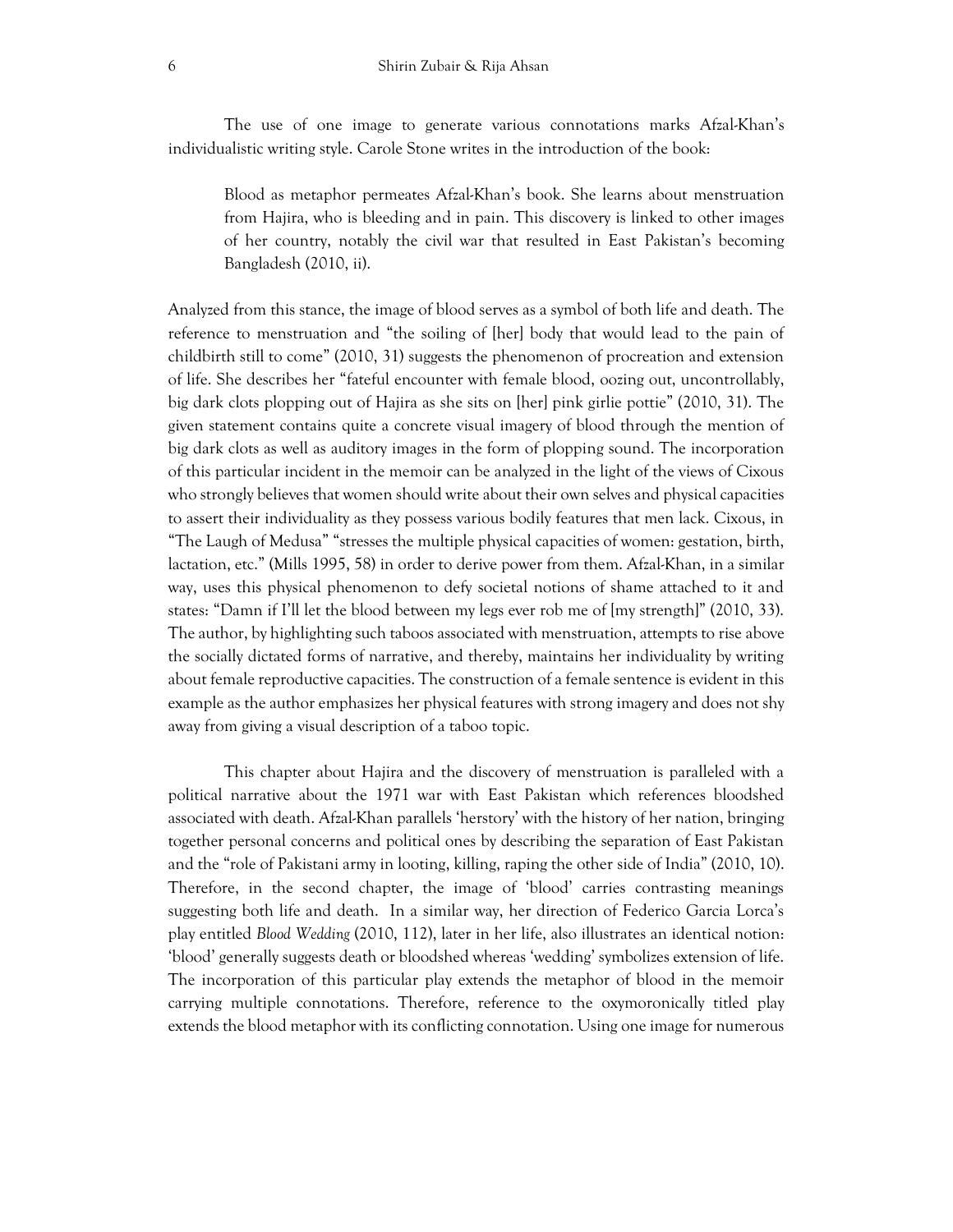connotations, which include personal, political and social struggles, marks Afzal-Khan's peculiar style. It can be said that she "crafts her own type of language" (Mills 1995, 66) which defines her creative style.

Another interesting technique that is emblematic of Afzal-Khan's innovative style is the amalgamation of spirituality and sexuality through the metaphor of blood being a bridge between two ideas in the chapter titled "Blood and Girls". This chapter brings forth her encounter with Shia "crowds of mourners, men receiving the sacrament, letting the blood flow freely between their gashes" (2010, 82), which adds an element of spirituality through religious belief and the practice of purgation and mourning through physical pain. She writes in a verse "exotic blood of/ beautiful boys/ bursts through the/ tears of mothers" (2010, 83), where blood is a symbol of their devotion. Contrary to that is her description of the mourners' skin. with much emphasis on physicality: "young flesh, old flesh, hairy flesh, smooth flesh, taut flesh, sagging bellies, pounds and pounds of masculine meat so near and yet so far, I wasn't to put my hands down under the skin beaten raw and red" (2010, 93) Sexual connotations are implicit through strong masculine body imagery; the color red again connotes zest. Though blood and the color red are prominent in both her observations of the same incident, both are brought forth with contrasting implications. Similarly, the mention of 'blood' in her desire to "take [her] fingers and dip them deep inside the red-hot liquid and sign [her] name in blood Fawzia was here" (2010, 93) symbolizes the author's elation and enthusiasm with an aspect of life which she, being a woman, was not allowed to explore; she declares "before the blood burst forth/ splattering my white kameez/ and I thought/so this is ecstasy" (2010, 86). Thereby, the complex metaphor of blood again suggests defiance of social impositions that confined her as a woman through the powerful imagery of her white shirt being splattered with blood.

#### **Multilayered and Poly-phonous Narrative**

Double meaning is generated not only through the metaphor of blood but also by an unusual as well as creative technique of splitting ordinary words with a hyphen or using parenthesis to offer more than one connotation. This technique is reminiscent of Irigaray, who while elaborating on the female sentence, observes:

One must listen to her differently in order to hear an 'other meaning' which is constantly in the process of weaving itself, at the same time ceaselessly embracing words and yet casting them off to avoid becoming fixed, immobilized (Mills 1995, 69).

Afzal-Khan's practice of embracing words, yet avoiding their fixed, limited meaning, can be observed through this technique in which she interweaves a whole theme around one word.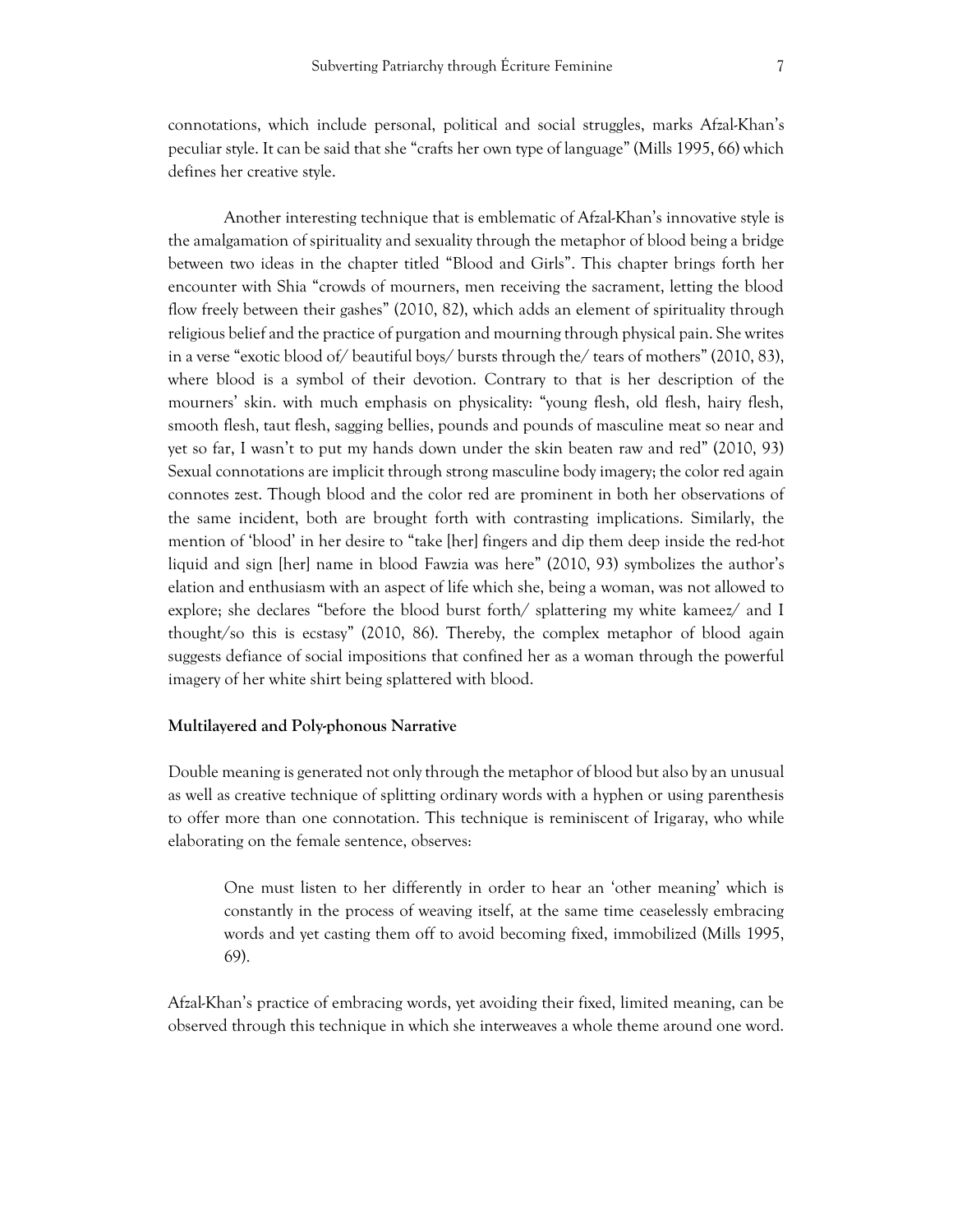For instance, she discusses the landscape of the USA by formulating the word "Land(e)scape" (2010, 124) which brings forth diasporic concerns. It highlights how as an expatriate her migration to the USA becomes an escape from her own land, termed as La(w)hore (2010, 136). Lahore, rewritten by Afzal-Khan as La(w)hore (2010, 136), is another significant and meaningful formulation by adding the Spanish article 'la' to whore which stands for 'the' in Spanish meaning 'the whore'. It depicts her cynicism as it refers to a land which is associated with female subjugation, patriarchy, and grotesque memories of Islamization, authoritarian socio-political scenarios and the disastrous climaxes of her friends' stories.

Ila(w)hore also satirizes the hollowness of the elite class of Pakistani society. Incorporating the term 'whore' in Lahore suggests her sarcastic tone, which contrasts with the title of the memoir, *Lahore with Love,* a phrase that generates positive connotations for the city; yet an in- depth reading of the text reveals the implicit irony. The term is also associated with her own identity as she writes about herself: "playing/ the same old whore I did back then/ La(w)hore hasn't changed much …" (2010, 136). On the one hand, the term draws on her connection with the city; on the other hand, it highlights her indifferent approach to its crises being showcased to a western audience for whom the book is ostensibly written. Thus highlighting her linguistic ingenuity, this example illustrates how she uses and manipulates language structures to bring home her individualpoint of view. This can be further strengthened by Stone's statement that Afzal-Khan "educates us about the history of the country she left behind and so ardently loves and hates" (2010, iii). Therefore, it can be said that while satirizing the city of Lahore, Afzal-Khan does not shy away from satirizing her own self when she admits to "playing the whore" to the West.

In a similar vein, she breaks up the word 'mother' into "m/other" (2010, 90), which is highly symbolic of her relationship with her mother as well as her motherland. The word itself suggests affection and attachment, whereas incorporation of 'other' within the structure of the word *mother* signifies detachment and distance, symbolizing the othering of her mother, and by implication, her distant relationship with her motherland. This latter connotation of the word is complemented by the description of her mother in a poem when she sees her with a man "purring sleekly/ like a cat/ his whiskers dipped/ in mother's milk" (2010, 91), and who later tells the author "you didn't see anything/ there was nothing/ to see" (2010, 92). Therefore, her detachment from her mother is creatively depicted through the splitting of the word mother as m/other. In this example, the 'other meaning' is evident as she casts off one specific connotation of the word 'mother' to 'avoid being fixed and immobilized'.

Similarly, Afzal-Khan uses the technique in formulating the word s/kin in "so this is what it means/ to be a stranger to my s/kin" (2010, 86). The verse represents her alienation from her local customs and practices as a foreigner, while at the same time, she also feels an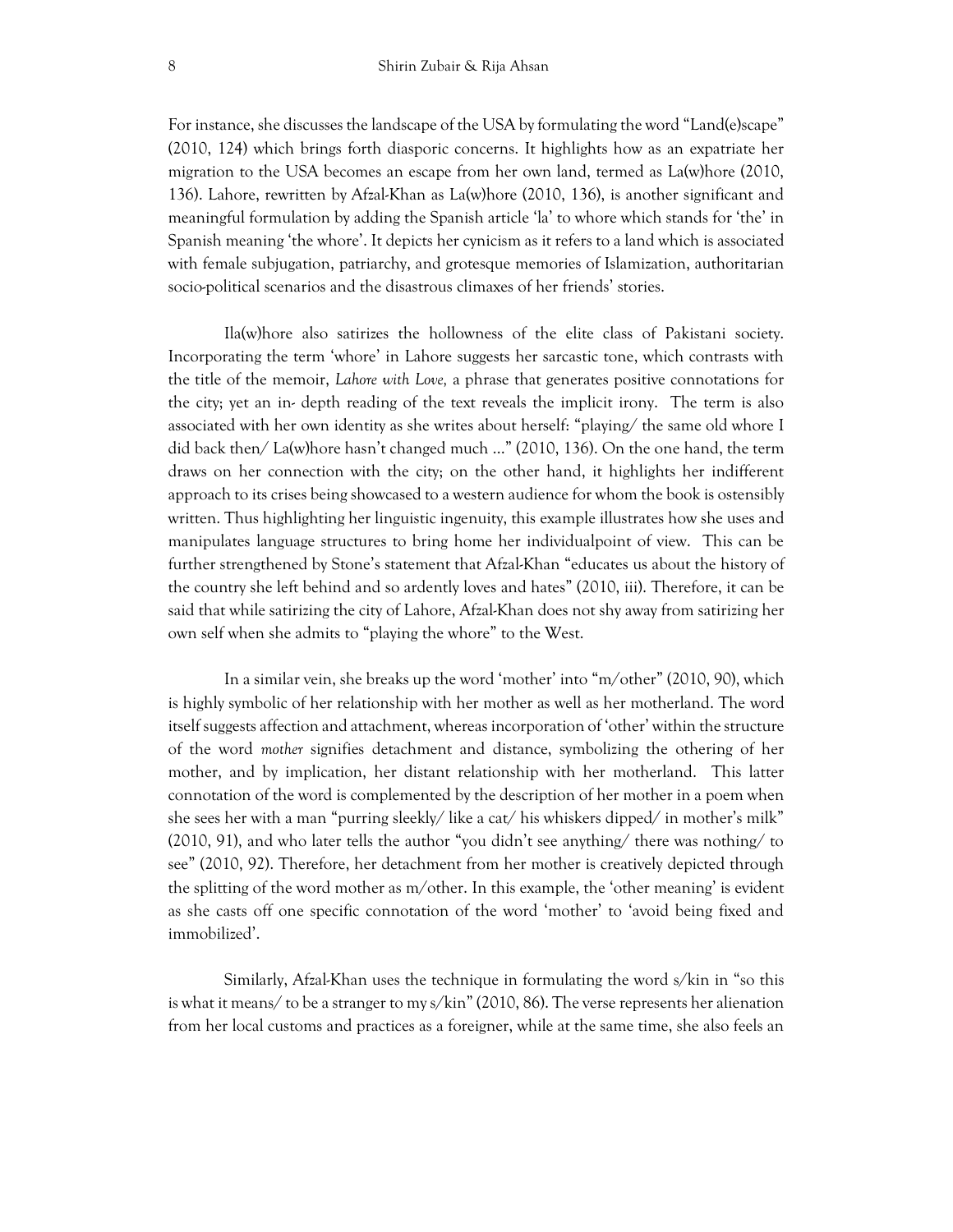association with them during the Shia procession. Being 'a stranger to my skin' suggests oblivion regarding one's own essence of self, and the lack of association with one's own roots, native land and people as emblematized by 'kin' in skin. Thereby, the term carries in itself the entire dilemma of the identity crisis of an expatriate who is torn between her local and foreign identities. Such play upon words (and sounds) by splitting them phonologically and morphologically adds new dimensions of meanings to the text: an underlying, ironic, tonguein-cheek twist to the narrative which runs throughout the text and marks her unique, alternative style. Table 1 provides a list of words that highlight her experimentation with language structures. This creative technique of splitting words lends an ambivalence and multilayered texture to the narrative.

| Land(e)scape   | Landscape, escape    |
|----------------|----------------------|
| M/other        | Mother, other        |
| $S(w)$ allow   | Swallow, wallow      |
| W(h)ole        | Whole, hole          |
| La(w)hore      | Lahore, whore        |
| $S/\text{kin}$ | Skin, kin            |
| B(h)ollywood   | Bollywood, Hollywood |

**Table 1: Experimentation with word structures**

Irony and sarcasm can also be traced in Afzal-Khan's multilayered sentences which carry more than one meaning underlying apparent description. Irigaray defines this kind of language as one "in which 'she' goes off in all directions and in which 'he' is unable to discern the coherence of any meaning" (Mills 1995, 69). One example of this style is the following two-line sentence which offers a contrast between confinement and desire, apparently describing a scene of the convent girls' getting lollies from the ice-lolly man; the sentence is highly saturated with sexual undertones containing sarcasm toward the strict life of the convent. She writes: "hot, sweating bodies demanding relief in the shape of lollies which refuse to hold their firm cold shape, but instead, melt away before the imploring tongues of hysterical girls get in even their first virgin licks" (2010, 6). The emphasis on physicality and the use of connotative words such as 'virgin licks' give a symbolic quality to the description. Moreover, it can also be a clue to the idea of unnecessary strictness in the convent which triggers fascination for an outside world, according to the author. Similarly, she writes: "Oh how we learned to use those tongues to suck the sour-sour juices right out of the milky white flesh cradled inside the hard green skins umumumyummmeee …" (2010, 6) which offers similar connotations in a style that is aptly representative of the natural stream of thought and emotions expressed as they are first felt. Therefore, 'going off in all directions', her narrative style in this example not only brings forth the description of lollies, convent life,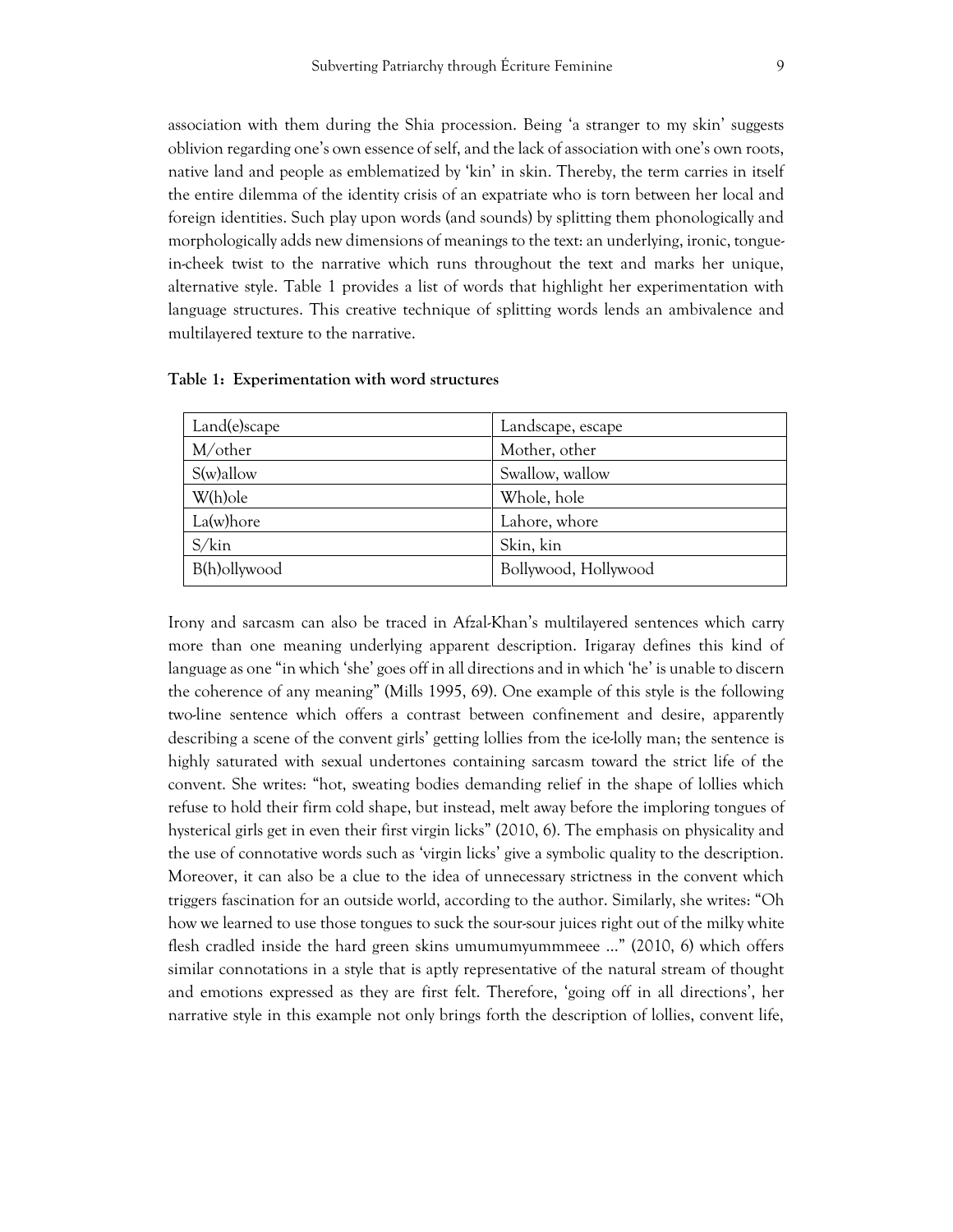and the weather, but also suggests the sexual maturation of the young girls and their desires being symbolized through simple act of licking lollies.

Through such multiplicity of meanings in her narrative, Afzal-Khan also deconstructs male-centric language by sarcastically commenting on it as, according to Spender, the myth of male superiority is one that the "fabric of our social organization has been woven to support and substantiate it and nothing less than a restructuring of our beliefs and values is necessary" (1980, 90). Afzal-Khan carries out this restructuring by criticizing social narratives about women. For instance, Afzal-Khan discusses the concept of 'Moddess pads' (2010, 30) highlighting its symbolic significance as a "subliminal message exhorting women to be models of modesty" (2010, 30). Behind the apparent description, the words are laden with sarcasm regarding the idea of menstruation as a taboo which a woman should be ashamed of, and which should be concealed from the individuals in her surroundings to be modest. It also suggests that women should be modest creatures, which is a social narrative in a patriarchal society directing females to be humble and down-to-earth. However, this implicit sarcasm can be regarded as one in which, as Irigaray states, 'he is unable to discern the coherence of any meaning'. The suitability of such attributes for women is mocked through this sarcastic description as she deviates from the norm in her own manner, declaring: "I did not wish to belong to what they describe as 'the norm'. I was the 'norm' at least in my society and culture" (2010, xvi), which is the social circle of the people of her own generation. This particular sentence also complements her writing style, through which she defies established styles of writing which, according to Spender, are 'man-made', and formulates her own distinguished linguistic standards to assert her individuality.

## **Spaces, Hyphens and Parenthesis in Language**

Another defiance of the linguistic norm is Afzal-Khan's formulation of words without spaces. This kind of linguistic innovation can be analyzed in light of Virginia Woolf's notions of the female sentence described by Sara Mills: "she writes one that takes the natural shape of her thought without crushing or distorting it" and "the female sentence is of a more elastic fiber than the old, capable of stretching to the extreme, of suspending the frailest particles, of enveloping the vaguest shapes" (1995, 66). This natural shape of her thought or emotions can be traced in the simplest phrases of the memoir such as "whoknowswhat" (2010, 16), bringing forth a very casual, conversational style of expression to offer the readers a real flavor of the speaking trends of her generation. It also adds a natural flow to the narrative, lacking a formal mode of expression generally associated with male writers according to Woolf, as Mills states: "Woolf seems to be arguing that males write in a more formal mode than women, using nominalizations rather than verbs or adjectives" (1995, 66). Afzal -Khan deliberately employs an informal style to establish her own linguistic standards. Similarly, another such phrase is used while describing herself as "an actorsingerpoetactivistmemoirist"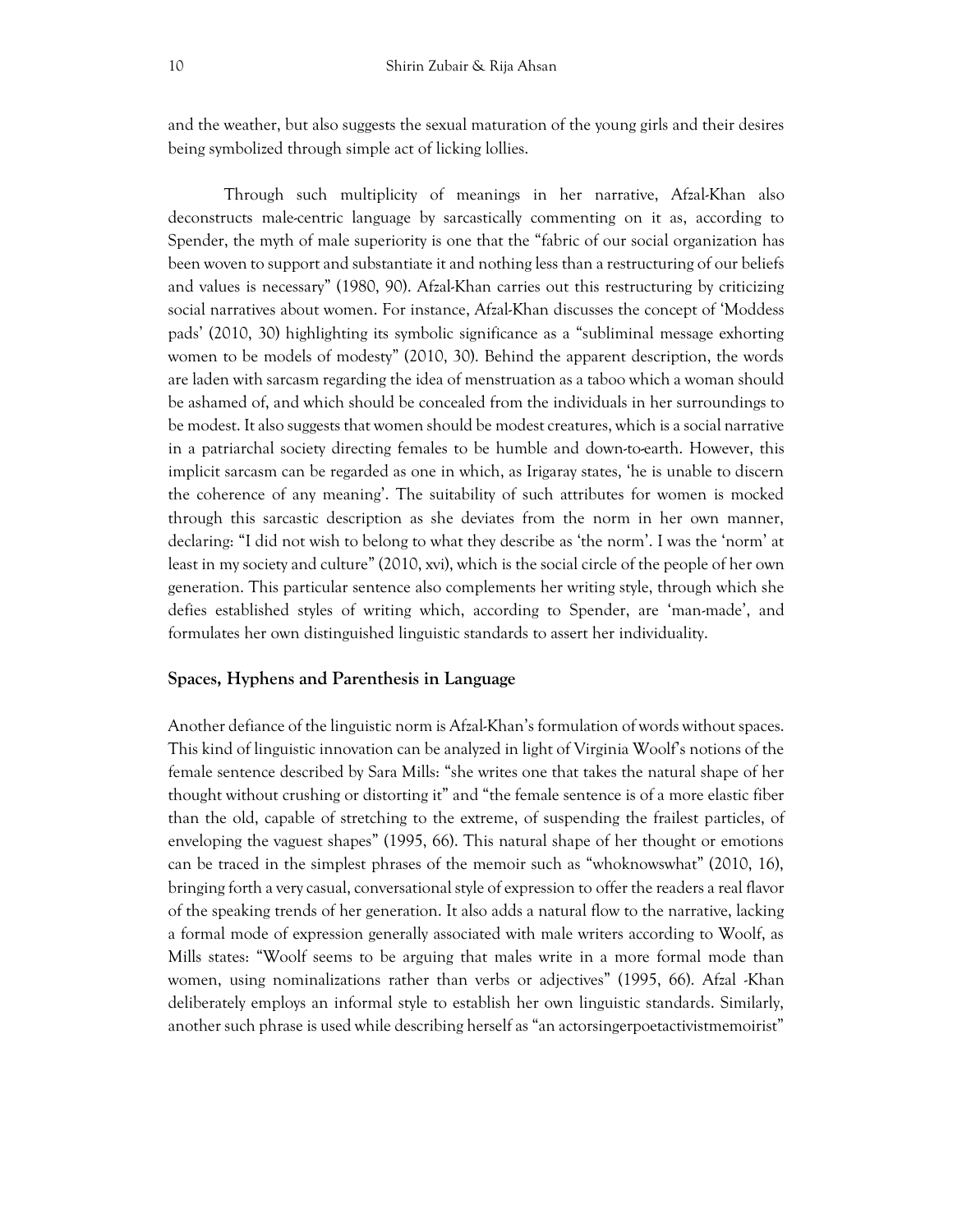(2010, 163). This technique illustrates the idea propagated in this section as she raises existential questions about herself, wondering who she really is. The amalgamation of all these identities – as an actor, singer, poet, activist, memoirist – can be taken as various aspects of her feminine self, which is the larger, essential identity that she holds on to. Apparently, these roles mark a fragmentation of her personality, yet she combines them to continue to exist in the same self-proclaimed freedom which she once exercised with her girlfriends. Moreover, the combination of these five words mark the representation of her natural thoughts which she offers to her readers without 'crushing or distorting'.

Afzal -Khan also gives graphic descriptions in the shape of her words which is specifically representative of her style. For instance, she describes the beautiful blend of colors of birds in a poem by literally blending the colors "greenbluered" and then their separation as "se pa ra ting" (2010, 134), which gives a visual and phonological description of the term by literally dividing or separating the syllables of the word. Therefore, a pictorial effect is added to complement the written idea. Such descriptions add elasticity to her narrative and make it 'capable of stretching to the extreme'.

Table 2 provides a list of all the words which are combined by removing spaces between them to offer their true flavor:

| whoknowswhat                     | Who knows what                       |
|----------------------------------|--------------------------------------|
| actorsingerpoetactivistmemoirist | Actor singer poet activist memoirist |
| greenbluered                     | Green blue red                       |
| Ohmy                             | Oh my                                |
| Tighttighttight                  | Tight tight tight                    |
| Happysad                         | Happy sad                            |
| Festeringfestering               | Festering festering                  |
| Sisterfriendsexysoulmate         | Sister friend sexy soul mate         |
| Eatingdrinking                   | Eating drinking                      |
| chadorbeardpassionall            | Chador beard passion all             |

#### **Table 2: Deviance from space between words**

In addition to such phonological and graphic experimentation with words, extensive use of hyphenated words is another unusual stylistic technique to give her narrative a tinge of her real emotions. For instance, she describes Madina's father as "a man with an uncommonly stubborn, don't-give-a-shit-about-what-anyone-thinks streak" or a "khar-dimaghpathan" (2010, 109). The former adjective constituted by combining eight words gives a thorough image of the man's personality, and Afzal -Khan's description displays keen observation.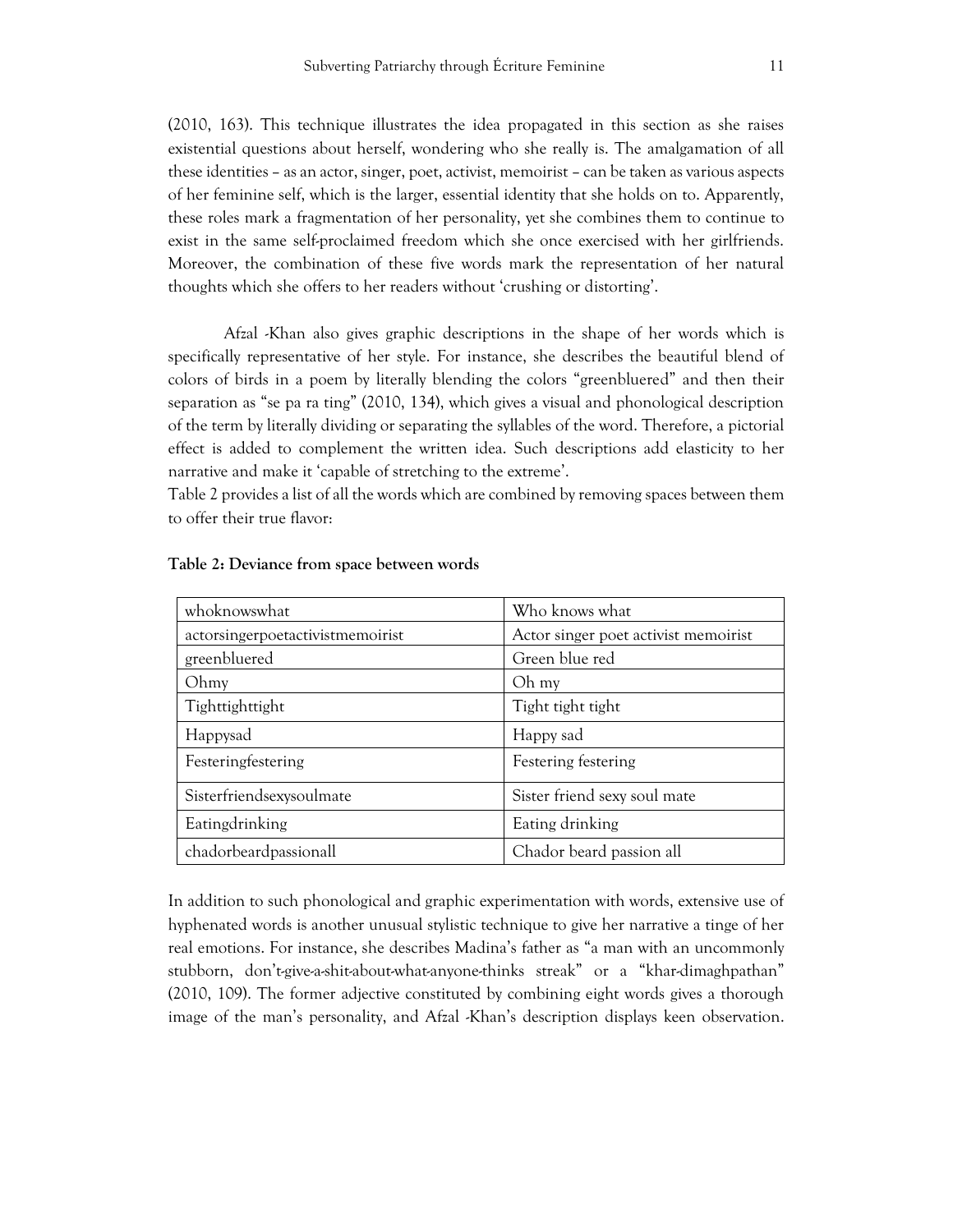Similarly, she mockingly gives a local Urdu expression to a term she has coined herself as "Janat-ul-Amrika" (2010, 124). This phrase carries in itself a whole narrative of the *gora*complex and xenocentrism prevalent in Pakistani society, whereby foreign culture is considered to be superior as compared to the local: native individuals generally aspire to be foreign residents or look up to those who have a foreign nationality. No matter what 'vaguest shape' her narrative takes, Afzal-Khan, through such hyphenated words, is able to maintain the 'natural shape of her thought'.

Her extensive use of hyphenated words to generate different meanings is evident in the following list:

| Don't-give-a-shit-about-what-anyone-thinks |
|--------------------------------------------|
| Janat-ul-Amrika                            |
| Khar-dimagh                                |
| Swear-upon-god-and-hope-to-die             |
| Not-too-subtle                             |
| Red-green-yellow                           |
| Oh-so-married                              |
| Wife-who-won't-give-him-any                |
| Ever-so-saintly                            |
| Oh-so-dashing                              |
| Prejudiced-in-favor-of-self                |
| She-who-must-be-obeyed                     |
| She-who-was-not-I                          |

## **Table 3: Use of long hyphenated words**

Another method of maintaining her individualistic style is the formation of lengthy sentences and parenthetical references used in between, to add personal comments, which are often loaded with sarcasm, to a descriptive chunk of the memoir. These parenthetical exclamations serve as 'asides', often giving the narrative a dramatic quality or personal commentary on a subjectively reflected incident. For instance, she writes a twelve-line sentence about the arts college with parenthetical exclamations in it: "The artsy fartsy faculty who supposedly threw lascivious pool parties (where?) … and there introduced them to drunken orgies and other such shameful (*tobah tobah*!) yet obviously exciting (*tobah, tobah*, perish the thought!) behavioral phenomena utterly unknown and (virtually) unimaginable to the rest of … us" (2010, 38). Thematically, this description, like many incidents of the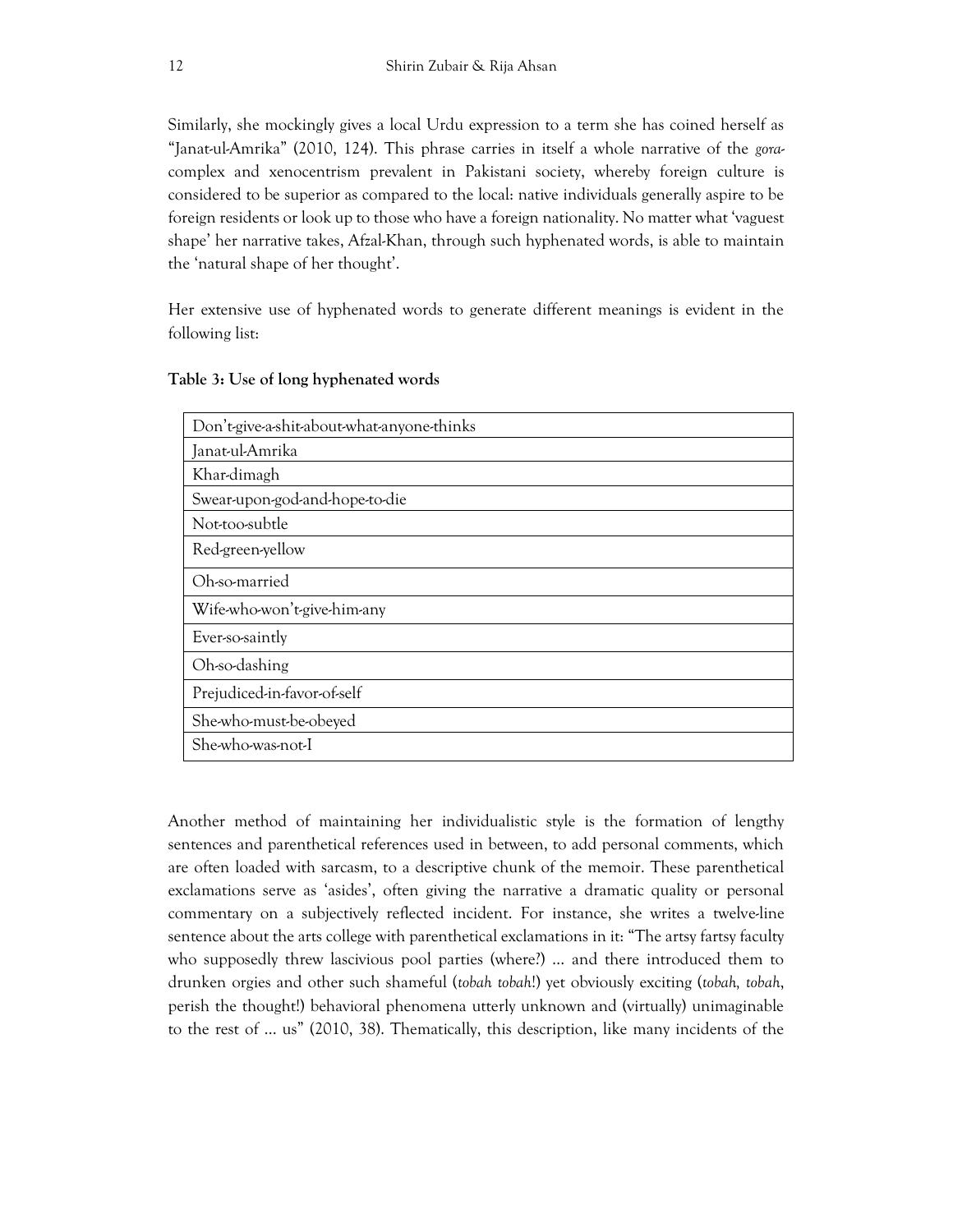author's early life, not only gives an autobiographical account of her life but also records the ethos of a generation in a society which is not so liberal as the West, where liberalism is generally criticized, and which is a subject of critique throughout the memoir. However, stylistically, it marks her individual style of writing which again makes a social commentary on its prevalent practices. This style goes in accordance with the idea of the American feminist critic Mary Hiatt who, according to Mills, discusses the "frequency of the use of parenthetical statements … which she assumes would be stereotypically more characteristic of female writing" (1995, 71). Afzal-Khan also celebrates her female writing style by using such statements which are quintessentially different from 'man-made language'.

## **Code-mixing of Urdu and Punjabi Words into English**

Afzal -Khan, like many other postcolonial writers, appropriates language by incorporating Urdu words or Punjabi expressions into her writing. However, what marks her distinction is her bold treatment of such words and use of taboo language, such as expletives, which women writers do not usually incorporate in their writings, as well as the blend of all three expressions – English, Urdu, Punjabi – to offer the audience a true flavor of her life in Lahore among its native people. For instance, she mentions a few Urdu abuses prevalent in the local society which are aimed to disrespect women such as "*behen-chod, madar-chod – arrey, arrey – don't you have mothers and sisters, you fucking sons-of-bitches"* (2010, 81), and in the same paragraph, she paints a picture of a Shia procession showing reverence for their women saying: "*araam-say, bhai, yehhamaribehenainhain*" (2010, 82). Her incorporation of such expletives depicts a society in which language itself is emblematic of patriarchy, as Spender writes: "Language is not neutral. It is not merely a vehicle which carries ideas. It is itself a shaper of ideas, it is the programmer for mental activity" (1980, 94). Afzal-Khan's use of such linguistic expressions makes a tongue-in-cheek comment on social structures where respect for the female is not based on her own individuality; men are abused by disrespecting their women, not their selves, and the women are respected only by being associated with their men as they are considered as "*hamaribehnain*" (Afzal-Khan 2010, 82) or 'our sisters'.

Similarly, Urdu phrases are also used to incorporate the ethos of the society as she mentions an Indian song: "*churalyiahaidilkojotumnain*" (2010, 123) to offer an insight into local trends and popular culture. In the light of the above illustrations of her linguistic ingenuity and subversion of patriarchal language structures, it can be argued that Afzal-Khan's writing style –in keeping with the thematic concerns of her memoir $\sim$ is simultaneously emblematic of both her feminine self as well as her feminist-activist identity (ies), as it marks her own distinct feminine and feminists' linguistic expression. It fulfills the task of female writing which, according to Showalter, should be "to find a new language, a new way of reading that can integrate our intelligence and our experience, our reason and our suffering, our skepticism and our vision" (Showalter 2012, 7).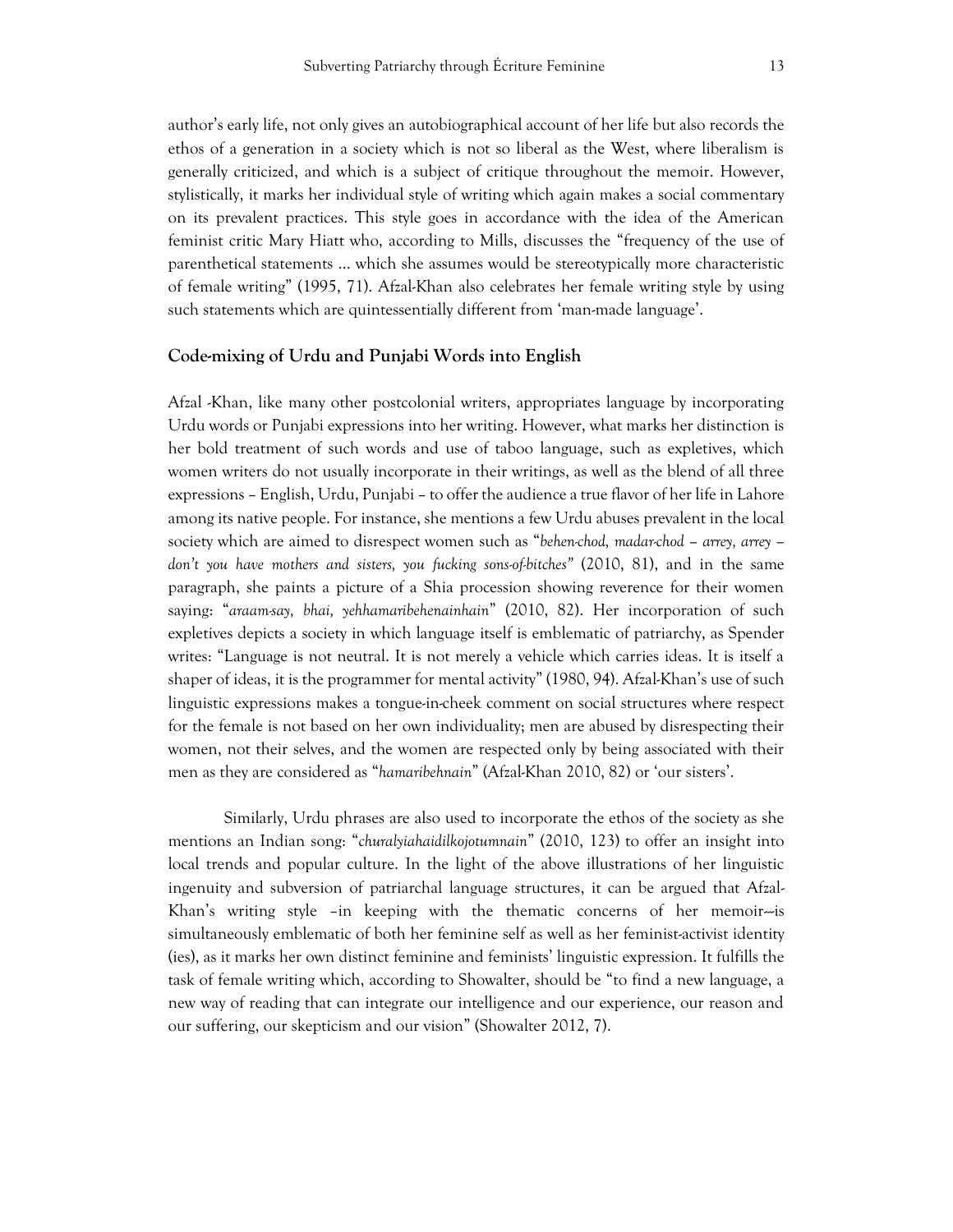The following list of Urdu words displays her postcolonial feminist appropriation of language:

| Fuhush                           | Risqué                                        |
|----------------------------------|-----------------------------------------------|
| Shareef                          | Noble                                         |
| Aurbhidukhhainzamanaemeinmuhabba | There are sorrows other than heartache in the |
| tkesiva                          | world                                         |
| Khatta-khatta                    | Sour                                          |
| Aram se, bhai                    | Gently, brother                               |
| Ye humaraibehenainhain           | These are our sisters                         |
| Churaliyahaidilkojotumnain       | Since you have stolen my heart                |
| Tandoori                         | Oven-cooked                                   |
| Bas abjao                        | Just go now                                   |
| Jora                             | Dress                                         |
| Tumachayaadmi ho                 | You are a gentleman                           |
| Na roZainab, naro                | Don't cry Zainab, don't cry                   |
| Bajijikigalaankardey ho          | What are you talking about big sister         |
| Kisamjhiyaaimeinoo?              | Who do you think I am?                        |
| Desi                             | Local                                         |
| Amriki                           | American                                      |
| Chipkalis                        | Lizards                                       |

## **Table 4: Code-mixing**

## **Mixing Genres**

Feminist critics also trace the history of women's writings highlighting the fact that female writers preferred to write prose which was considered to be the "least concentrated form of art" (Woolf 1992, 49). Virginia Woolf uses the example of classical female writers, namely, George Eliot, Charlotte Bronte, and Emily Bronte in her essay entitled "Women and Fiction" to emphasize that "a woman was trained to use her mind in observation and upon the analysis of character. She was trained to be a novelist and not to be a poet" (1992, 49). This is so because poetry was considered a more complex form of literature often associated with male authors. Afzal-Khan, being a postmodern feminist writer, proves her ingenuity by mixing various genres and structures in her memoir. Her writing contains an amalgamation of poetry, prose, and drama. Such complex expression raises her above existing stylistic trends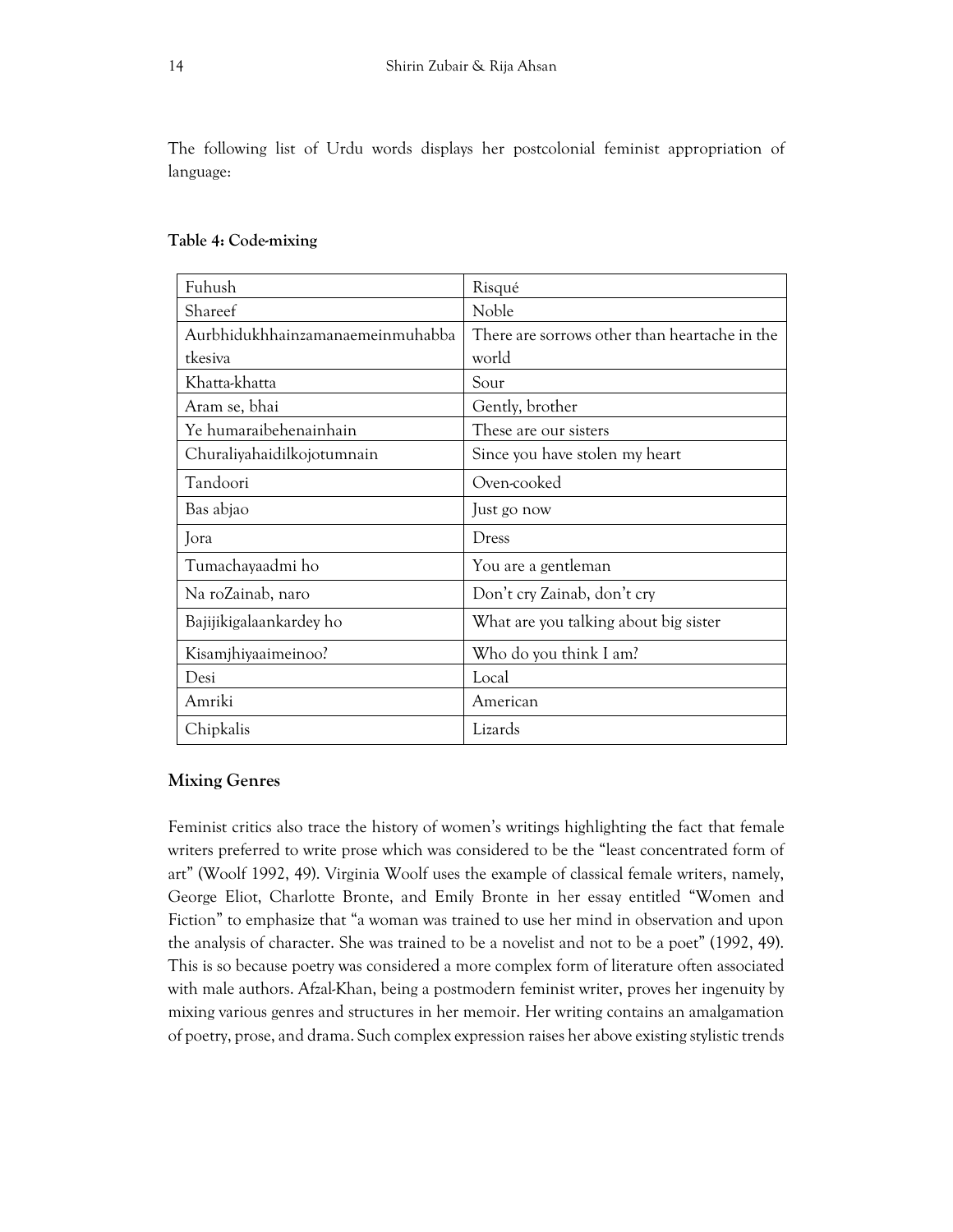and defies the notion of women being producers of less complex and less creative forms of art. For instance, she interweaves various poems in her narrative which highlight her distinctive style. One such example is given below:

But remember Dear departed There always shall be That question to consider When our souls clash again

What shall we both do Having written our ghazals Always already So hopeless, so silly Imagining Forever Being Mad about Me (2010, 99)

The poetic chunks often complement the episode being narrated or bring forth the author's intense emotions while maintaining the rhythm of the narrative. Similarly, in the chapter titled "Mad/Medea", some incidents are narrated in dialogue form. One such example is given below:

FAWZIA: What's the matter with you has the cat got your tongue?

BAKRI: I wish the earth would/ s(w)allow me (w)Hole/ chadorbeardpassionall.

FAWZIA: Arreyyaar what is this/ love/ shove/ ishq/ vishq/ get a-hold getagrip/ this love-incholera isn't/ all there is.  $(2010, 123)$ 

The narration in dialogue form disrupts the smooth order of the story and requires analytical effort on the part of reader to comprehend the narrative. It gives a dramatic form to the episode where the characters are directly playing their roles in front of the reader and are not described through the author's subjective lens.

The technique of blending different genres is used, not only through the incorporation of poetry and prose, but also poetic prose which consists of various poetic devices and adds to the overall rhythmic flow of the narration. For instance, she writes: "I think perhaps Madina will always be Viola in my mind, an image of fresh-faced violence, an innocently masked fury lurking not too far from the surface, ready to unleash a volley of abuse" (2010, 107). This sentence carries alliterative patterns through the extensive use of 'f' sound in *fresh, faced, fury, far* and *from*; similarly, the 'v' sound is repeated thrice in this sentence in *Viola, violence* and *volley*; and both 'f' and 'v' serve as fricative sounds giving the prose a poetic touch. This kind of writing style introduced by using different linguistic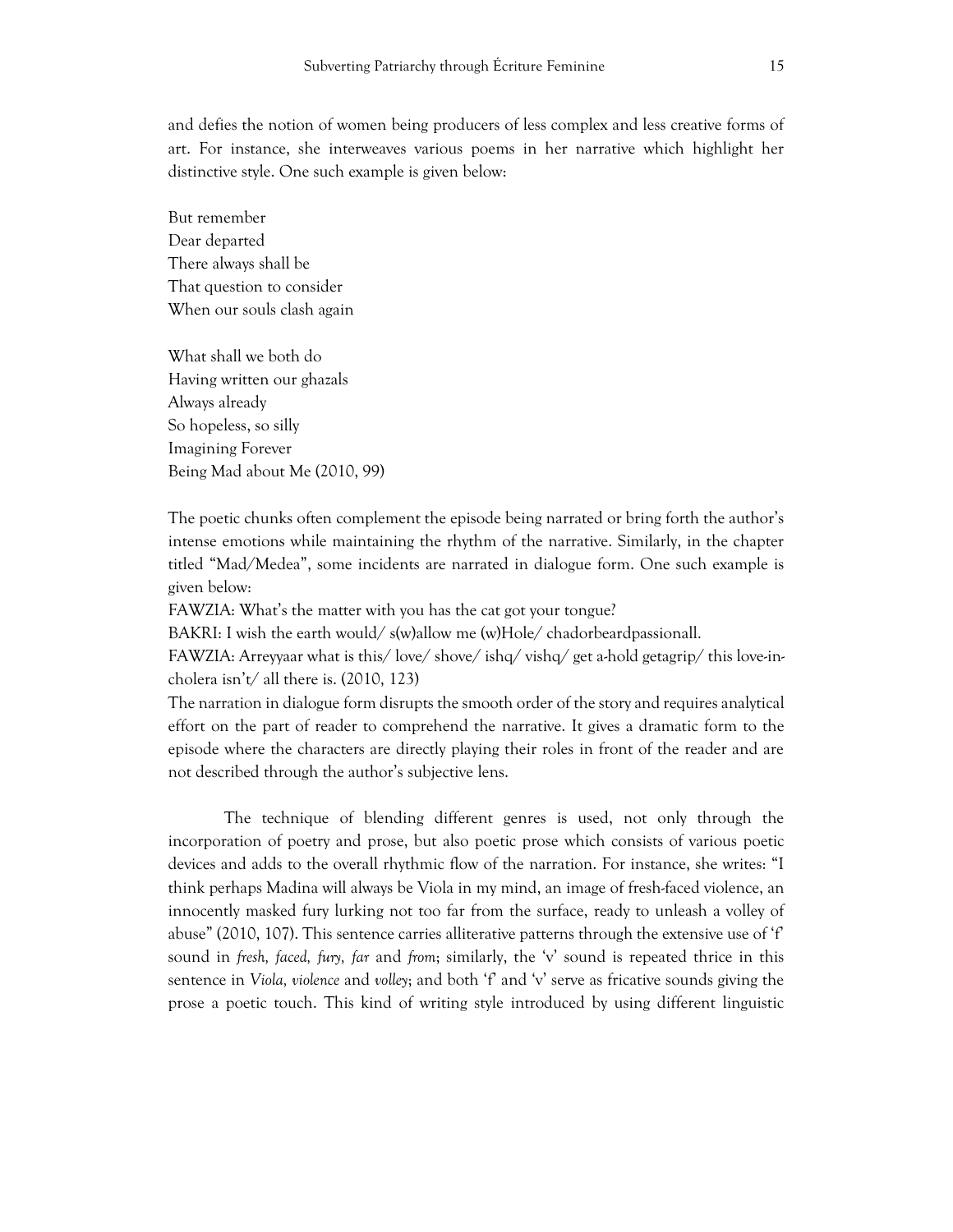methods is emblematic of Afzal-Khan's literary individuality as she, in Irigaray's words, "goes off in all directions" (Mills 1995, 69), stretching the possibilities of language and style.

## **Summing Up**

We have analyzed Afzal-Khan's memoir *LWL* through the lens of feminist linguistic criticism. After highlighting her experimentation with language structures at graphic, phonological, syntactic and stylistic levels, we have argued that she introduces a poststructuralist writing style by challenging conventional English writing. By bringing forth postmodern feminist issues in a phallocentric society, Afzal-Khan's narrative parallels personal and socio-political concerns by often adopting a sarcastic tone for the confining bounds of social impositions for a woman. Her writing rebels against the stereotypical notions about women formed by society, and she maintains this rebellion at both the thematic and stylistic levels in her narrative. Hence, our research shows her distinct linguistic style as a postcolonial feminist, which complements the thematic concerns of her book, and makes it an important addition to the repertoire of poststructuralist feminist discourse. Through our analysis, we hope to have illustrated that Afzal-Khan not only contests existing patriarchal structures but also comes up with an alternative style of feminist writing which falls under the category of 'écriture feminine' or the 'female sentence'.